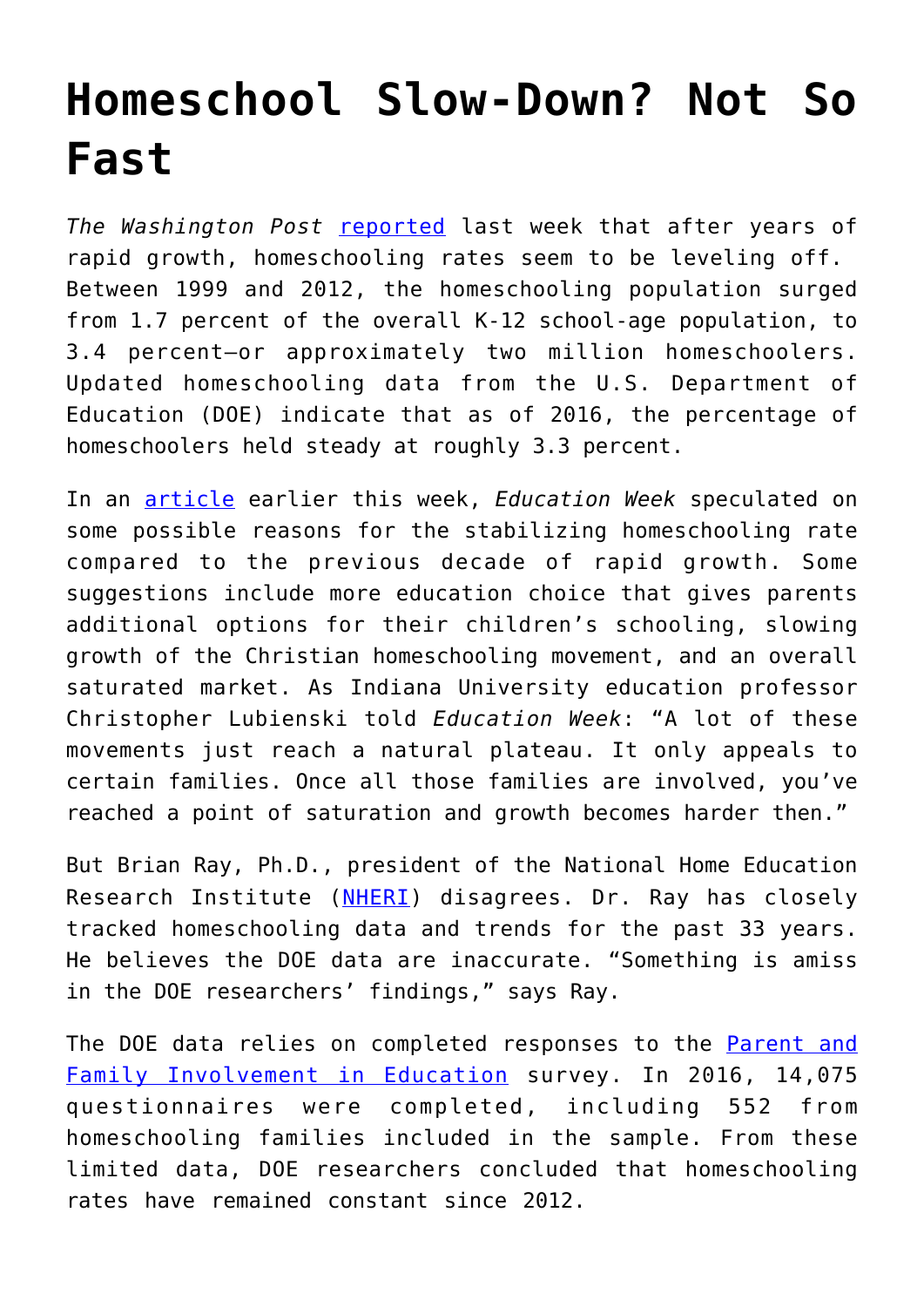In an interview with Intellectual Takeout, Dr. Ray explained that homeschooling rates are not only not stagnating they are accelerating, and in some cases skyrocketing.

In his research, Ray analyzed government-provided homeschooling data by state and found some striking patterns. In seven geographically diverse states that collected homeschooling data between the spring of 2012 and the spring of 2016—the same time period that the DOE researchers recently analyzed—Ray found homeschooling rates increased dramatically, from a low of +12.9 percent in one state to a high of +94.7 percent in another.

According to Ray: "I don't think homeschooling growth is flat at all. Is there any evidence that the DOE researchers got it wrong? I think yes."

Ray believes that while there is likely a homeschooling "ceiling," he doesn't think we have come anywhere near it yet. "The foundational reasons for homeschooling—including stronger academics than schools can provide, more family time, dissatisfaction with local government schools, more sibling bonds—are not going away," says Ray. "In fact," he continues, "my research shows that as the first generation of homeschoolers now becomes parents, they are planning to homeschool at much higher rates than the general population."

While homeschoolers can be notoriously difficult to track, given their not-so-distant history when, as Dr. Ray says, homeschooling parents were worried about "being handcuffed and threatened with jail time," it seems that in the states that are tracking them, homeschool rates are jumping.

Some might find Ray's conclusion surprising.

It is possible that homeschool growth might slow as parents have more educational options from which to choose. As school choice expands and alternatives to school sprout, fewer parents will be left with a binary choice: keep your children